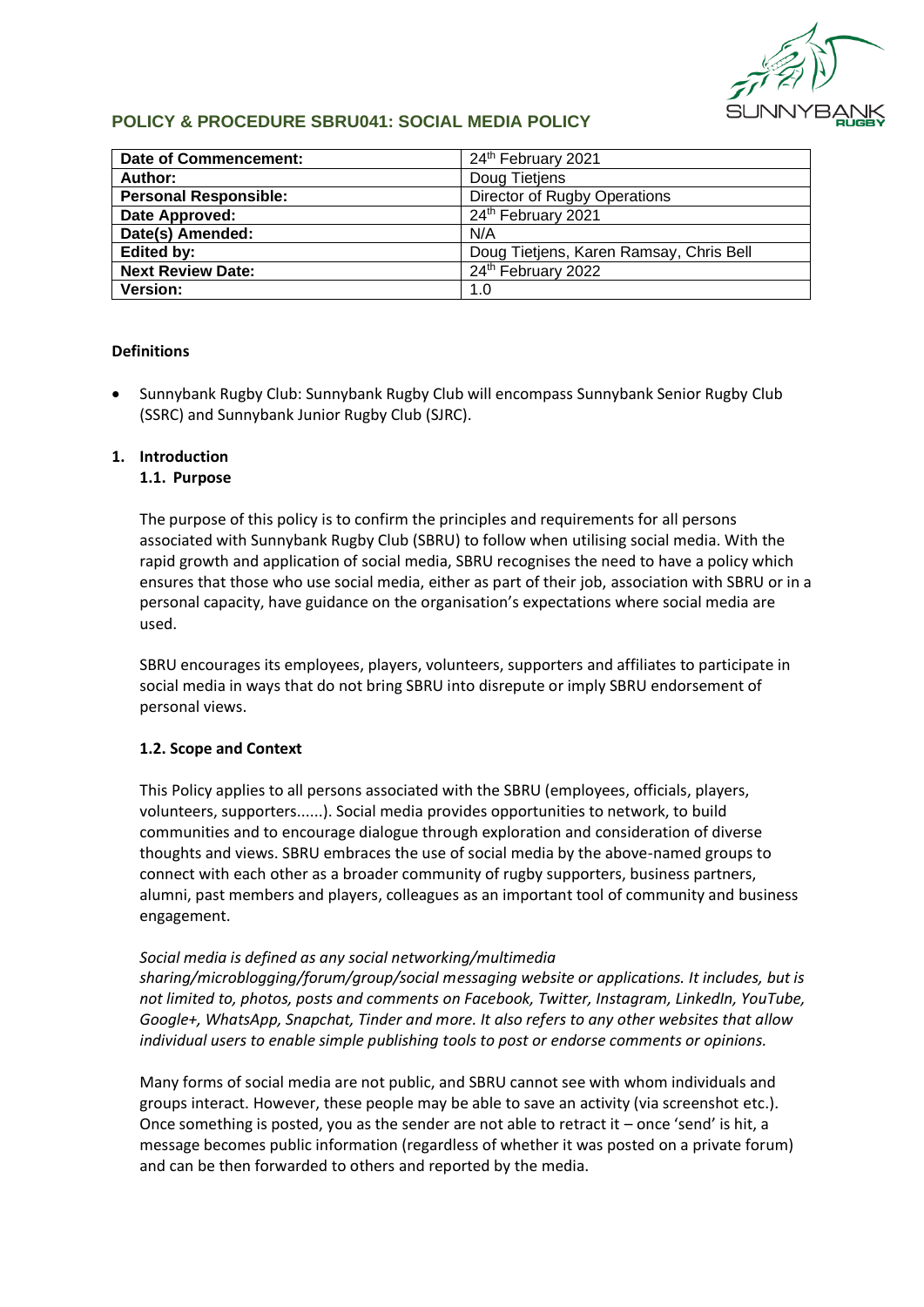

# **2. Policy Statement**

Personal and professional use of social media by SBRU people listed in 1.1 must not:

- a) Bring SBRU into disrepute;
- b) Compromise the effectiveness of SBRU;
- c) Defame or denigrate individuals or organisations;
- d) Imply SBRU endorsement of personal views; or
- e) Disclose, without authorisation, confidential or commercial information

This Policy applies to all social media.

SBRU expects that all persons associated with SBRU who contribute to social media will familiarise themselves with this Policy and will act responsibly in references to SBRU in their social media and online activities.

This Policy should be read in conjunction with all other SBRU Policies especially the Member Protection Policy and Codes of Conduct.

#### **3. Principles**

The following five principles apply to the use of social media for all SBRU personnel:

- a) Show respect for human dignity and adhere to SBRU's mission and values;
- b) Do not use social media to bring SBRU, staff, volunteers, business partners or affiliates into disrepute;
- c) Do not imply SBRU endorsement of personal views;
- d) Ensure confidentiality of information obtained through SBRU is maintained; and
- e) Do not use social media to the detriment of SBRU's professional activities.

#### **4. Players and Coaching Staff**

Players and coaching staff are expected to adhere to SBRU's Social Media Policy as a whole. However, SBRU acknowledges the unique requirements that come with a public profile and so the below requirements also apply.

#### **4.1 Acceptance of SBRU Accounts**

To assist SBRU with communication, all team Facebook pages or groups will be connected to either the SJRC or the SSRC Facebook Page based on the team or age grade. Teams are not allowed to set up new groups or pages for managing the relevant Sunnybank team or age grade.

These accounts have been set up to help monitor social media behaviour to protect the reputation of the players and the organisation.

#### **4.2 Examples of Unacceptable Social Media Conduct**

The following content and behaviour are strictly prohibited and provide examples of unacceptable conduct. It should be noted that this is not an exhaustive list: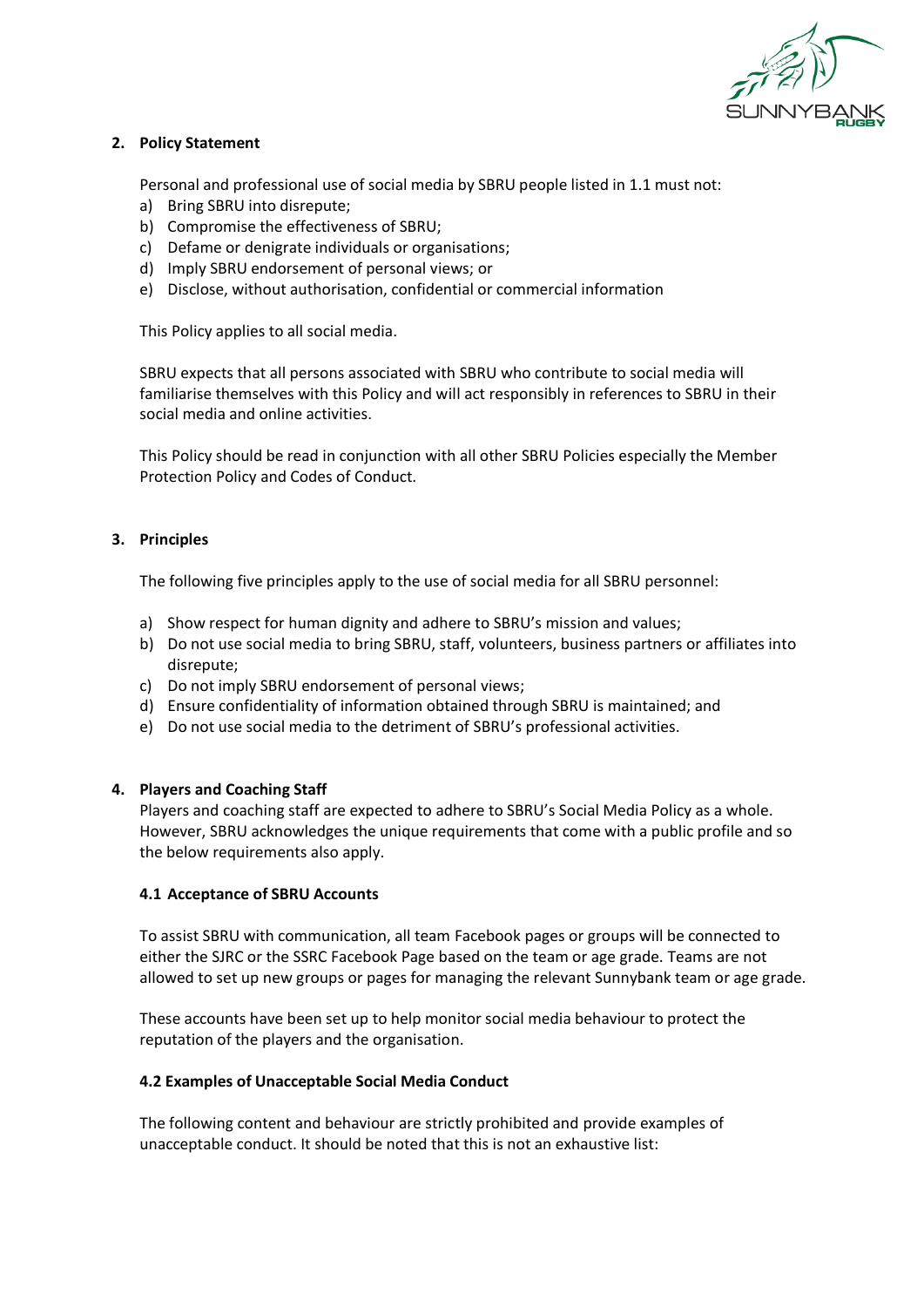

- Use of offensive usernames ;
- Offensive Posts, including language such as swearing or offensive gestures; The use of bleeped-out profanities, e.g.: S\*\*t is not allowed;
- Breaches of another's privacy;
- Hate speech;
- Content that is derogatory or insensitive to individuals or groups based on race, colour, ancestry, gender, sexual orientation, national origin, age, disability, or religion – including, but not limited to slurs, jokes, stereotypes or other inappropriate remarks;
- Content that contains obscene or sexually explicit language, images, or acts or nudity;
- Defamatory, disrespectful, discriminatory or harassing content;
- Posts that are misleading, false or injure the reputation of another person or organisation;
- Acts, threats or suggestions of criminal, antisocial or violent behaviour;
- Presence of weapons;
- Consumption, use or the promotion of tobacco or other drugs;
- The implication of intoxication, excessive/binge drinking no drinks in hand; Consumption, use or the promotion of alcohol (after midnight or midweek in-season, when on Queensland Rugby Union-sanctioned tour, any other times as advised);
- Intoxicated posting (if you are unable to legally drive, avoid using social media);
- Tweeting/posting a photo of personnel (excludes permissions required of SBRU's Communications/Marketing Sections) without their permission;
- Publication of personal information of teammates like mobile numbers; email address, home address or other personal information;
- Tweeting/posting on someone else's behalf, using their profile or impersonating them;
- Negative comments/posts about products/services relating to SBRU's sponsors and partners ;
- Unknowingly or intentional promotion or endorsement of a competitor's product;
- Providing opinion on areas outside of your expertise (e.g. politics, legal decisions); a wellintentioned joke could be deemed offensive to some anything that is deemed to have the potential to bring the game or SBRU into disrepute;
- Re-posting or endorsing any other social media post from other accounts that include any of the above prohibited content and behaviour;
- Posting team sensitive information; including but not limited to tactics, team selection, injury news, players signing, players departing;
- Posting negative comments or interaction on the operations, decisions or performance of Rugby stakeholders globally; including but not limited to coaches, players, administrators or any official (including the referee);
- Commenting negatively on outcomes or matters of RA, QRU, BJRU, World Rugby or other judicial hearings;
- Posting of inner sanctum content, including, but not limited to, team meetings, or commercial information.

If you become aware of any negative comments made about SBRU or their affiliates, do not respond directly, however, you must inform the SBRU Director of Operations as soon as possible;

# **4.3 Embargo Periods**

SBRU may enforce a social media embargo in accordance with business needs and players and coaching staff are required to adhere to any specific instructions during this time.